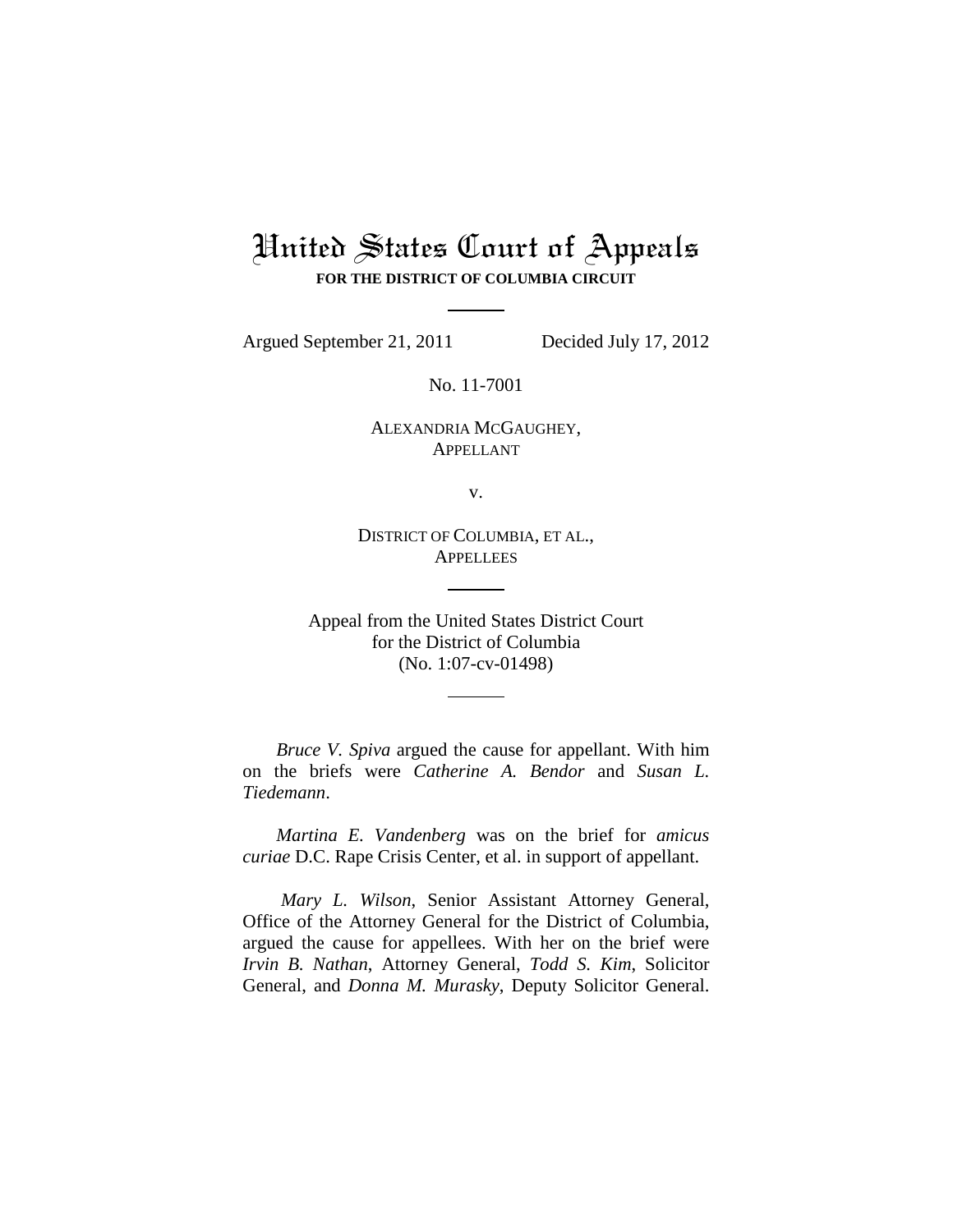*James P. Gleason Jr*. and *Robert W. Goodson* entered appearances.

Before: SENTELLE, *Chief Judge*, GRIFFITH, *Circuit Judge*, and SILBERMAN, *Senior Circuit Judge*.

## Opinion for the Court filed by *Circuit Judge* GRIFFITH.

GRIFFITH, *Circuit Judge*: Alexandria McGaughey claims the Metropolitan police were negligent in the way they responded to her fears that she was sexually assaulted. The district court granted summary judgment against her claims on the ground that the police owed her no duty of care. For the reasons set forth below, we affirm the judgment of the district court.

I

Because the case arises on appeal from summary judgment, the district court had of course entered no findings of fact. Therefore, the following recitation is taken from the complaint of the plaintiff and does not represent any conclusion concerning the truth or accuracy of any part.

While at a party in the early morning hours of December 9, 2006, McGaughey, then a nineteen-year-old college student, became separated from her friends. When they eventually found her, she was disoriented and looked disheveled. Soon she began vomiting and lapsed in and out of consciousness. Greatly concerned for McGaughey's wellbeing, her friends immediately took her to the emergency room at Howard University Hospital (HUH) and told the doctor and nurse on call that they feared she had been drugged and raped. The doctor refused to examine McGaughey until she was coherent and told her friends to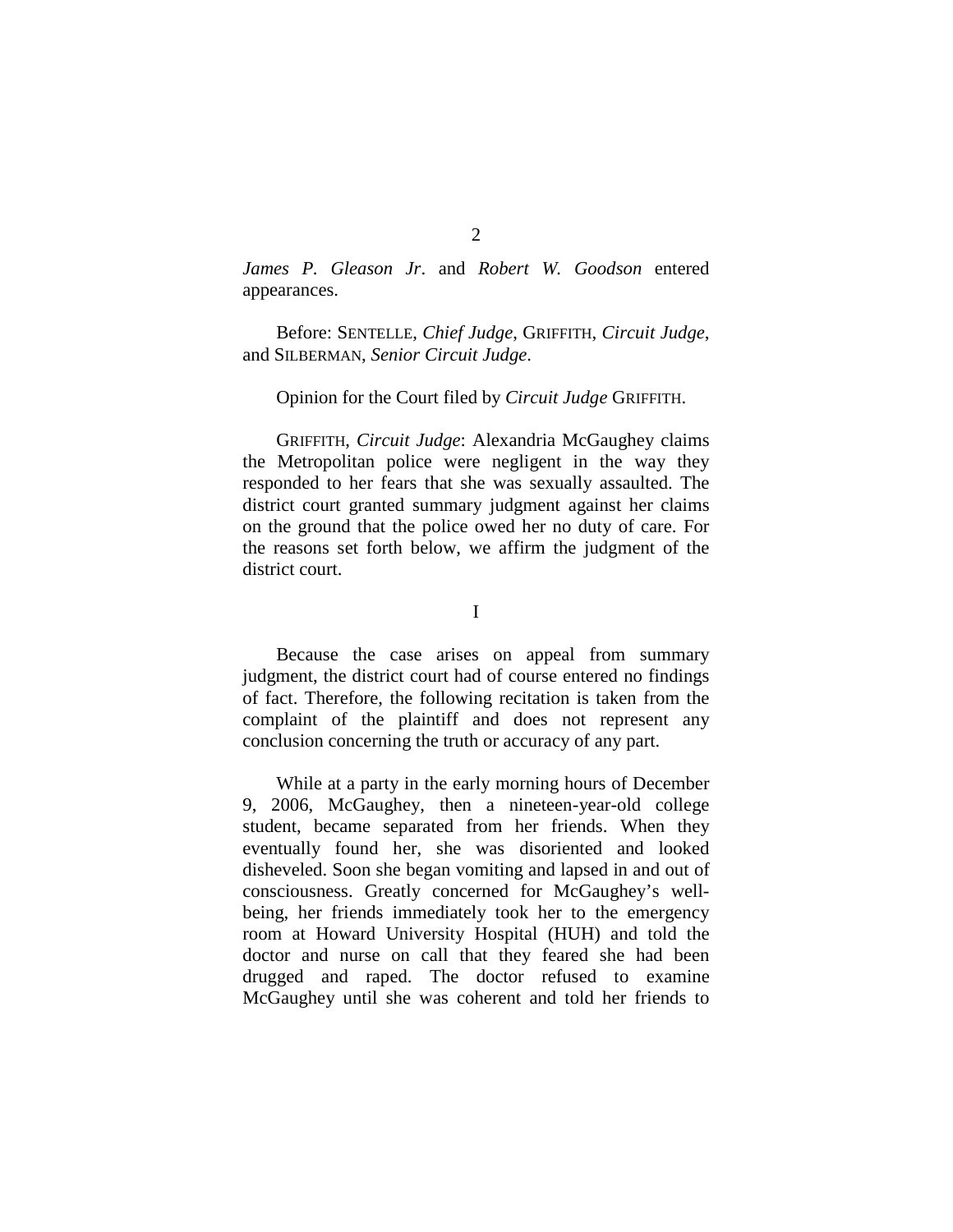bring her back to the hospital after she had gotten some sleep. Her friends took her home.

McGaughey awoke later that morning in pain and with no memory of the events of the previous night. When told by a friend what had happened, McGaughey and her friend returned to the emergency room at HUH and informed the nurse about the suspected drugging and rape. The hospital summoned the Metropolitan police. When an officer arrived he spoke with McGaughey and her friend. Following police protocols, the officer then called a detective in the Sexual Assault Unit of the Metropolitan Police Department who, after speaking with McGaughey on the phone, determined that no further investigation was warranted and that there was no reason for the hospital to conduct the forensic exam that the police typically use to collect evidence of a sexual assault.

A word of explanation about this exam is needed. In conjunction with HUH and the D.C. Rape Crisis Center, the Metropolitan Police Department created a Sexual Assault Nurse Examiners (SANE) Program that provides for police training of hospital personnel in how to administer a forensic exam to collect and preserve evidence to aid police investigation of sexual assaults. *See* Metropolitan Police Department Special Order, Sexual Assault Nurse Examiners Program (Apr. 2, 2001). SANE procedures provide that when the police determine that a sexual assault has likely occurred, they ask the victim to undergo a forensic exam at the hospital. If the victim agrees, the police provide the nurse with the information needed to conduct the exam and, if necessary, an evidence collection kit. After the exam is completed, the police pick up the evidence and deliver it to the crime lab.

After the police left the hospital, McGaughey's sister arrived. Upon learning what had happened, she called the 911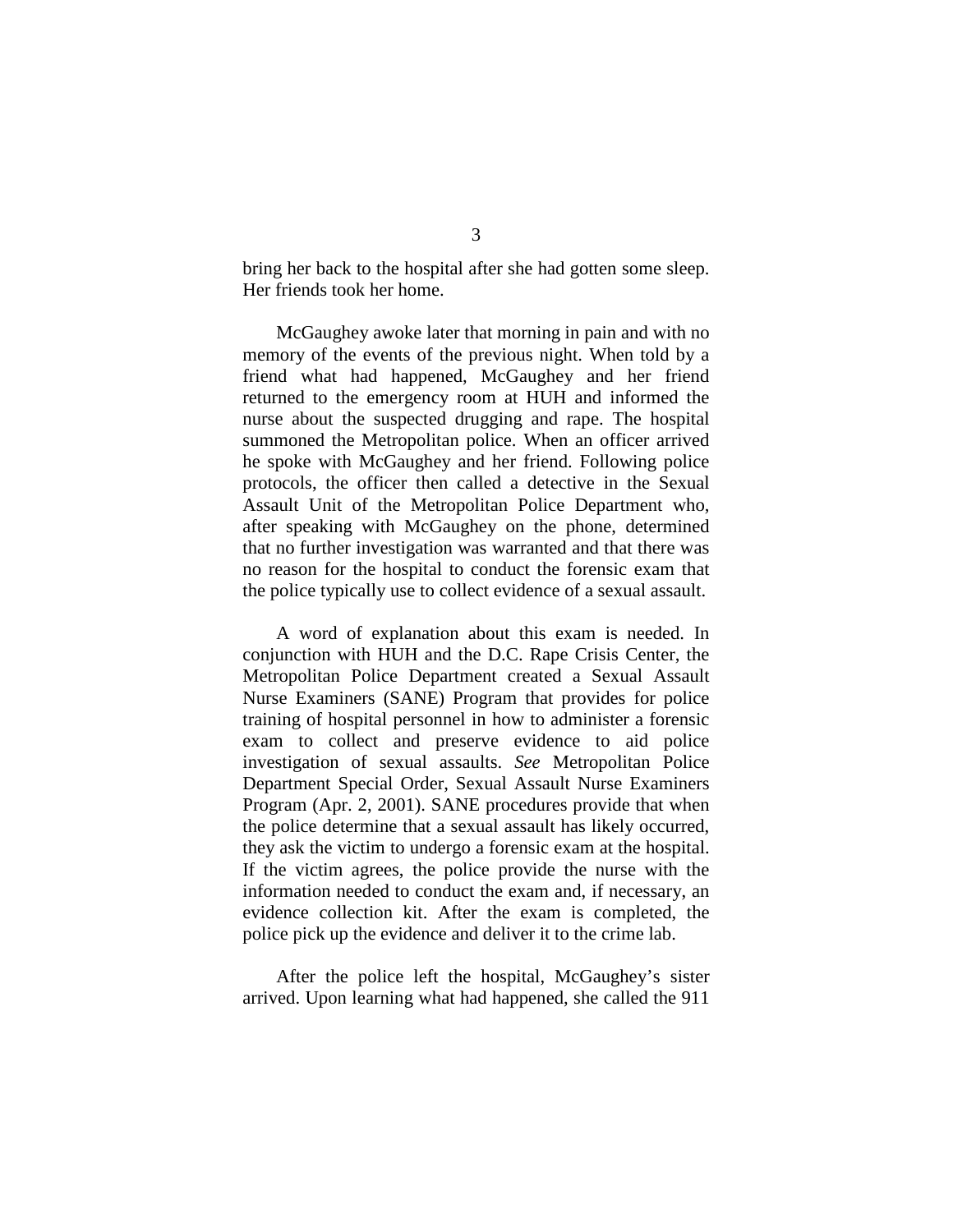operator. Following a long wait and a second 911 call, two other police officers arrived. They spoke with McGaughey, then called the Sexual Assault Unit, only to have another detective decide that the police would neither ask the hospital to collect evidence from McGaughey nor conduct an investigation of the alleged rape. McGaughey and her sister then spoke to a doctor and another nurse, this one specially trained in the collection of evidence from sexual assault victims. Both said they could not perform a forensic exam without police authorization, but the doctor did perform a physical examination of McGaughey, test her for pregnancy, and prescribe medications.

Frustrated with her experience at HUH, McGaughey went to the emergency room at George Washington University Hospital (GWUH) seeking someone who would conduct a forensic exam. She told a nurse there that she had been drugged and raped but that HUH would not administer a forensic exam. The nurse called the police who told her that McGaughey's case was closed and that she could not receive the police-sponsored forensic exam. Eventually, McGaughey was treated by a physician and a medical resident at GWUH, but neither collected any evidence.

McGaughey sued the District of Columbia, HUH, GWUH, and individual doctors at both hospitals. Against the District she lodged three claims, each sounding in negligence: that the police failed to take reasonable steps to investigate her allegations of a sexual assault; that the District was negligent in the way it went about hiring, training, and supervising police personnel who investigate sexual assaults; and that the police were negligent in preventing the hospitals from giving her a forensic exam. McGaughey sought compensatory and punitive damages for her physical and emotional injuries and the lost opportunity to identify and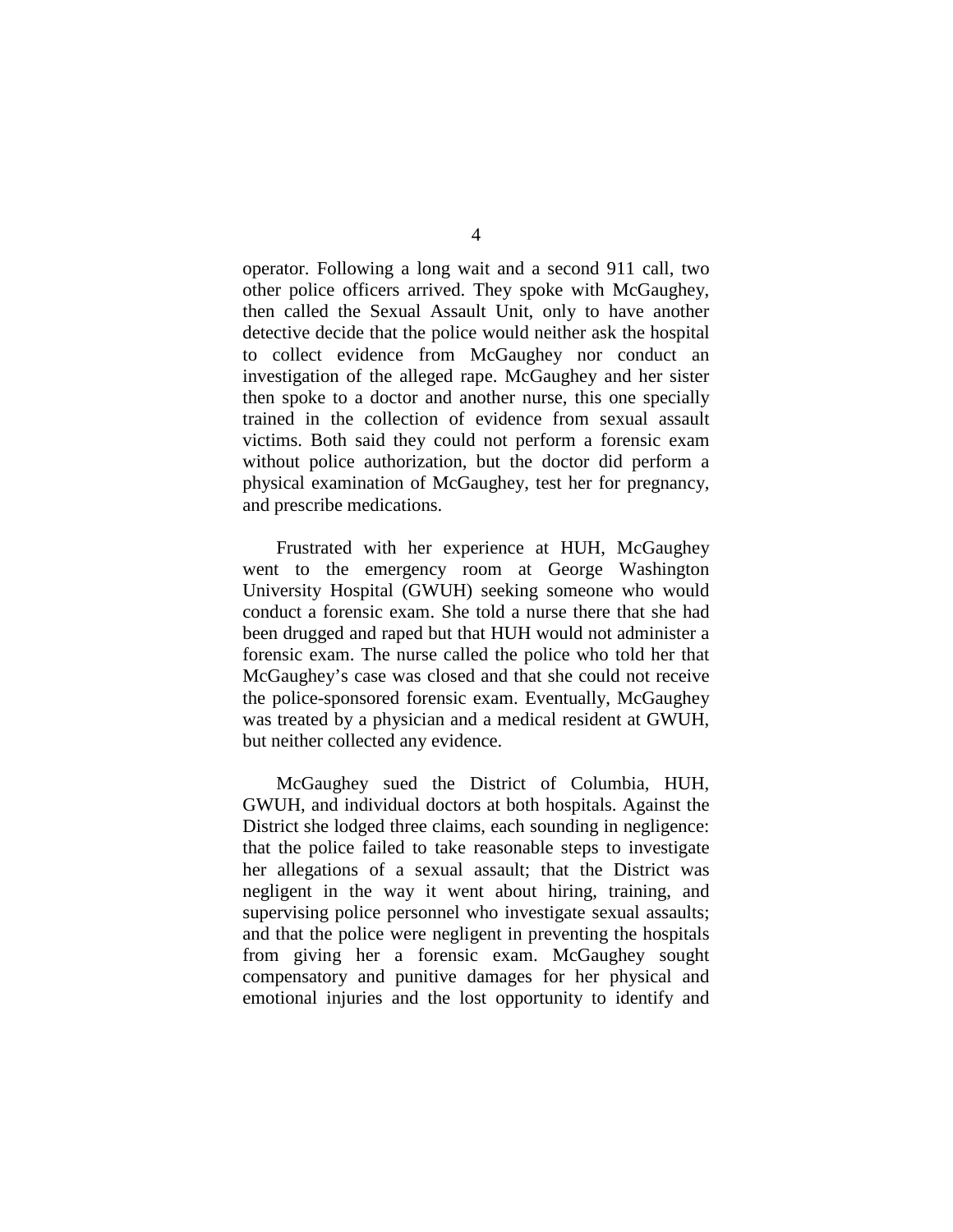prosecute her assailant. She also sought an injunction requiring the Metropolitan police to investigate her sexual assault and to handle other sexual assault cases correctly going forward.

The district court had supplemental jurisdiction over McGaughey's common law claims under 28 U.S.C. § 1367(a) because her claim that HUH violated the Emergency Medical Treatment and Active Labor Act, 42 U.S.C. § 1395dd *et seq.*, is part of the same case or controversy. The court granted the District summary judgment against McGaughey on all three negligence claims, holding each barred by the public duty doctrine. *McGaughey v. District of Columbia*, 734 F. Supp. 2d 14, 20-21 (D.D.C. 2010). That decision is now before us on appeal. McGaughey's claims against the hospitals and doctors remain pending below and are not relevant to the issues presented here. We have jurisdiction over this appeal under 28 U.S.C. § 1291, and apply the common law of the District of Columbia to McGaughey's negligence claims, *see Bird v. Lewis & Clark College*, 303 F.3d 1015, 1023 (9th Cir. 2002). We review a district court's entry of summary judgment de novo. We will affirm the district court if, viewing all the evidence in the light most favorable to McGaughey, "there is no genuine issue as to any material fact and . . . the moving party is entitled to judgment as a matter of law." *McCready v. Nicholson*, 465 F.3d 1, 7 (D.C. Cir. 2006) (quoting FED. R. CIV. P. 56(c)).

## II

Although McGaughey has preserved each of her negligence claims on appeal, she has not vigorously pressed two of them before us. For good reason. Her claims that the police negligently failed to investigate her sexual assault and that the District was negligent in the way it hired, trained, and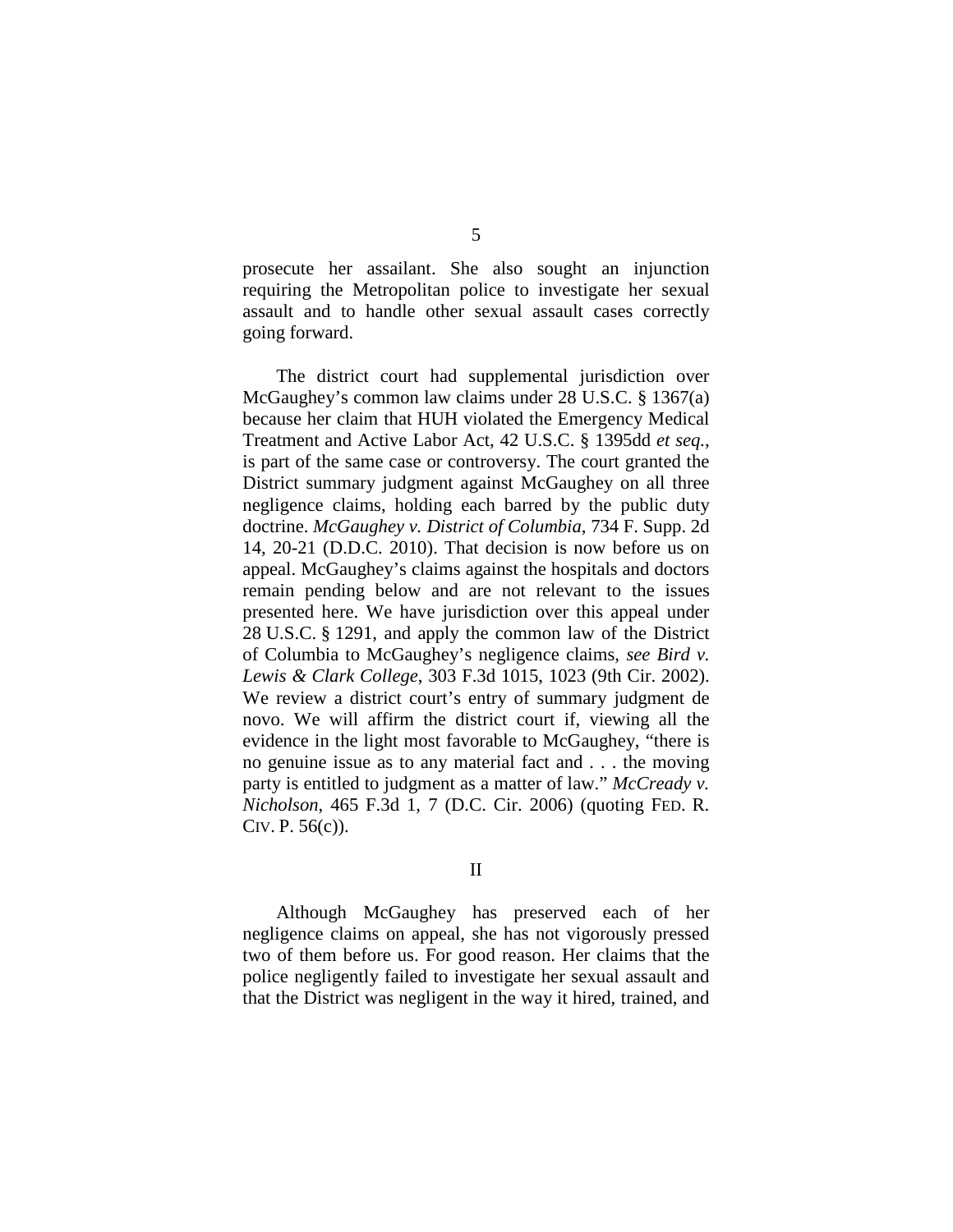supervised police in how to investigate sexual assaults are clearly precluded by the public duty doctrine.

The public duty doctrine has long protected municipalities from negligence claims because it establishes that "[t]he duty to provide public services is owed to the public at large," not to any specific individual. *Warren v. District of Columbia*, 444 A.2d 1, 3 (D.C. 1981) (en banc). The rationale is straightforward: Courts and juries are illequipped to review legislative and executive decisions about how to allocate limited municipal resources to best protect the public. *See Morgan v. District of Columbia*, 468 A.2d 1306, 1311 (D.C. 1983). And because police must often make splitsecond decisions in the face of uncertainty and danger, the doctrine recognizes they need broad discretion to act without fear that a jury will second-guess their judgment with the 20/20 vision of hindsight. *Id*. If the police owed an enforceable duty to each person, then "every complaint whether real, imagined, or frivolous — would raise the spectre of civil liability for failure to respond." *Id.* The doctrine, however, is no license for carelessness. There are sufficient mechanisms to control the behavior of errant police, including internal disciplinary procedures and criminal prosecution. *Id*. at 1312. We agree with the district court that McGaughey's first two claims run headlong into the public duty doctrine. *McGaughey*, 734 F. Supp. 2d at 20-21. It is clear under D.C. law that the duty to investigate crime is owed to the public, not to any specific person. *Nichol v. District of Columbia*, 444 A.2d 1, 3 (D.C. 1981) (en banc). Similar reasoning bars McGaughey's claim that failures in hiring, training, and supervising resulted in a negligent investigation. As the police have no duty to investigate any particular crime, they certainly have no enforceable duty arising from their management of the personnel who investigate the crime.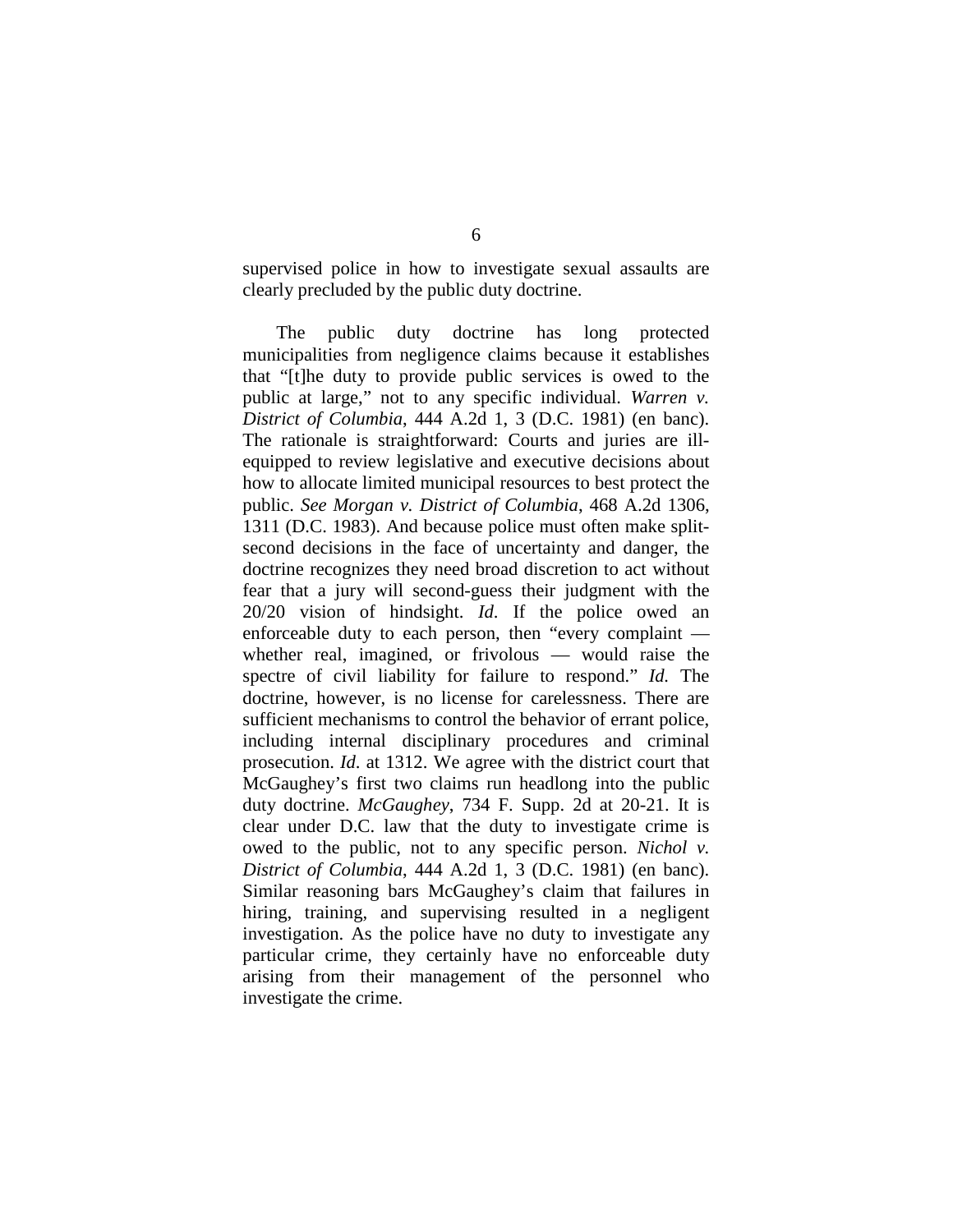McGaughey's claim that the police breached a duty to her by preventing the hospitals from giving her a forensic exam is not so easily resolved under the public duty doctrine because it is unclear whether the police are shielded from liability when they take affirmative acts that allegedly cause harm. *Compare District of Columbia v. Evans*, 644 A.2d 1008, 1017 n.8 (D.C. 1994), *with Miller v. District of Columbia*, 841 A.2d 1244, 1248 (D.C. 2004), *Allison Gas Turbine v. District of Columbia*, 642 A.2d 841, 844-45 (D.C. 1994), *and Warren*, 444 A.2d at 3. But we need not wade into that dispute because it is clear from the record that the police did not prevent the hospitals from giving McGaughey a forensic exam. A plaintiff claiming negligence must prove not only that the defendant owed her a duty of care that was breached but that the breach proximately caused her injury. *Wash. Metro. Area Transit Auth. v. Barksdale-Showell*, 965 A.2d 16, 24 (D.C. 2009). Failure to show proximate cause is fatal to a negligence claim. *Id.*

The factual allegations support McGaughey's claim that the police told the hospitals not to conduct the policesponsored forensic exam. Pl.'s Stmt. of Material Facts in Opp. to Defs.' Mots. for Summ. J. ¶¶ 92 (alleging the police told HUH "there would be no sexual kit done"), 99 (alleging the police told HUH that McGaughey was not a SANE patient), 110 (alleging the police told GWUH that McGaughey could not receive a SANE kit). But McGaughey concedes that nothing the police said or did kept the hospitals from conducting a functionally identical forensic exam on their own. The hospitals could have performed such an exam using equipment readily available in their emergency rooms, equipment that was not there as part of the SANE program. *Id.* 1201 (explaining that "[e]ven if a hospital does not stock a sexual assault 'kit' or otherwise have one at its disposal, a [forensic exam] can be performed with materials readily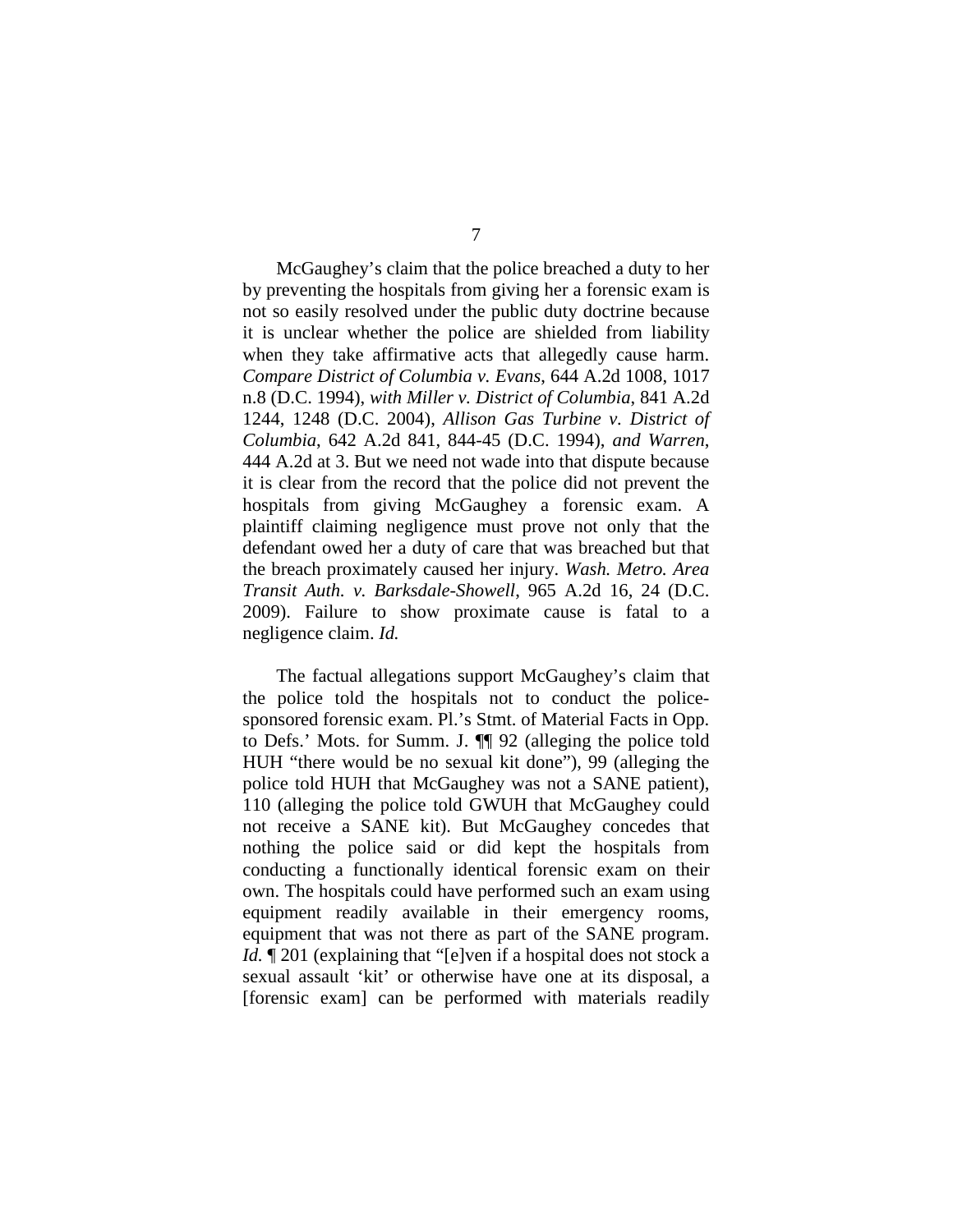available in a hospital emergency room"). And there is no quarrel that the hospitals did not need police authorization to conduct their own exam with their own equipment. *Id.* ¶¶ 158, 160. Indeed, at oral argument, McGaughey's counsel argued that "the hospital should have done it [*i.e.*, administered a forensic exam] regardless of what the police said." Oral Arg. Tr. 21:23-24. This was the same theory that McGaughey pressed before the district court: The hospitals had an independent obligation to perform their own forensic exam quite apart from what the police may have decided should be done with the police-sponsored exam. *See* Pl.'s Stmt. of Material Facts in Opp. to Defs.' Mots. for Summ. J. ¶¶ 218, 224 (explaining that the national standard of care requires hospitals to perform forensic exams even if the police have not authorized one). Because the hospitals could have administered their own forensic exam regardless of what the police said, McGaughey's argument fails because she cannot show the police caused the harm alleged.

McGaughey argues that her concession does not end the causation inquiry. Even though the police had no authority to stop the hospitals from conducting their own exams, McGaughey alleges that they acted *as if* they did and that the hospitals complied with that command. Appellant's Br. 31; Oral Arg. Tr. 18:6-8. Once again, we need not examine the implications of that theory because nothing the police said or did can reasonably be construed to be a command that the hospitals could not use their own equipment to conduct a forensic exam on McGaughey.

The hospitals had their own authority, independent of the police, to decide whether to give McGaughey a forensic exam. McGaughey did not receive an exam because of the exercise of that authority and not because of anything that can be laid at the feet of the police.